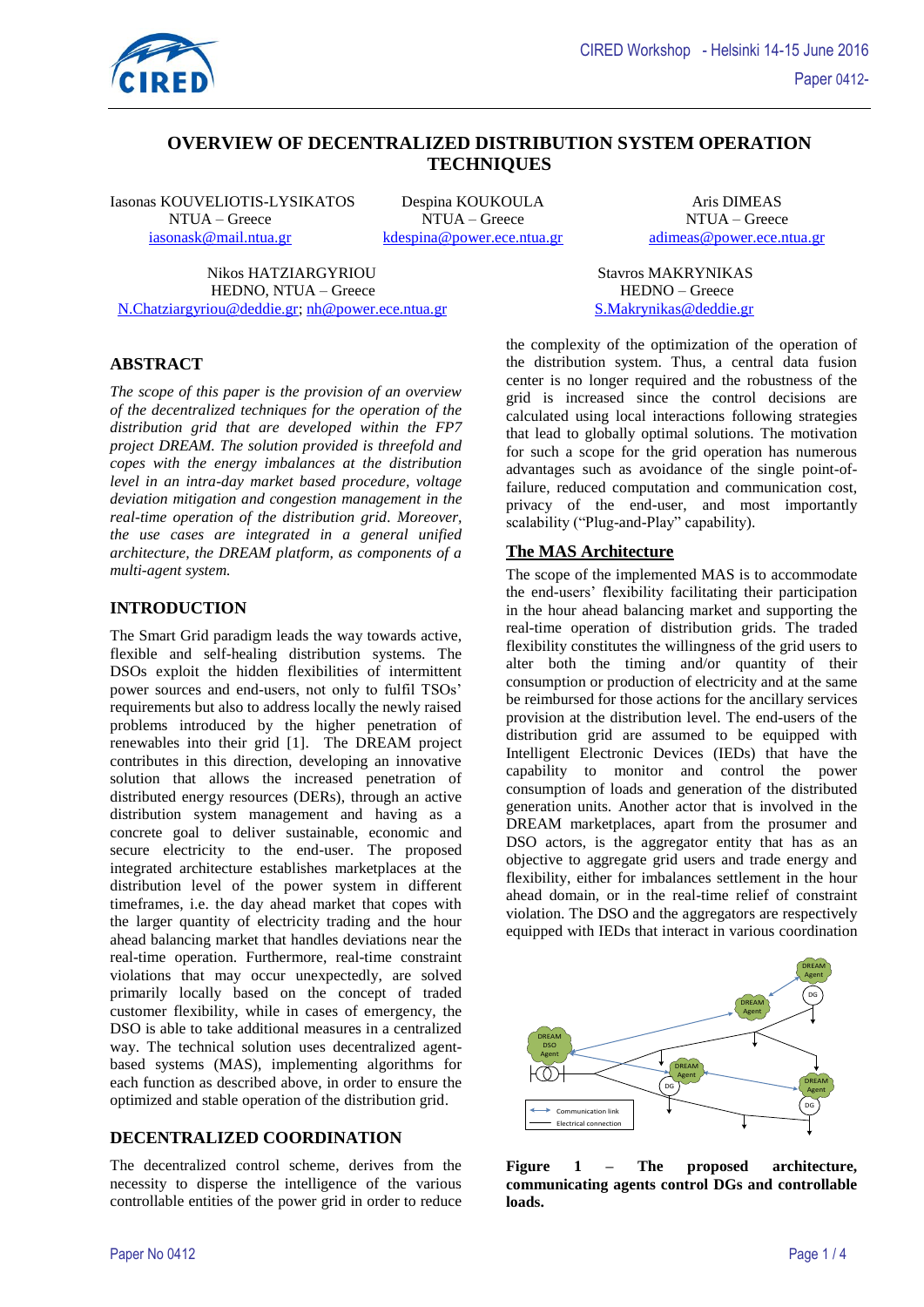

schemes depending on the severity of the problem that is handled at the time, as discussed previously. In the general case and especially in "normal" or near "normal" operating states, decentralized coordination is employed. This way, the grid is driven to a more selforganized structure, where every entity actively participates in the global optimization of the grid operation and simultaneously takes into account the grid constraints, as they are posed by the operator. In order to achieve the decentralized coordination scheme, distributed optimization techniques are used to solve the imbalances and the violations that demand only local interaction between the participating entities. In Fig. 1, the MAS infrastructure is presented in a sample distribution feeder

## **DECENTRALIZED SOLUTIONS FOR GRID MANAGEMENT**

The applications presented in this paper are formulated as distributed resource allocation problems incorporating all the grid and end-user constraints and at the same time minimizing the total cost of the operation. The applicability and efficiency of the distributed algorithms presented is evaluated through simulations in a part of the Greek distribution system, in the Meltemi Smart Grid pilot site that constitutes a demonstration site for DREAM project. The controllable DG units and loads are assumed to be equipped with intelligent controllers that communicate through a Power Line Communication (PLC) infrastructure in a peer-to-peer scheme.

#### **Short-term imbalances settlement**

The Short-term scheduling is integrated in the balancing market. As presented in Fig.2, the algorithm is based on the idea that it is possible to aggregate distributed energy resources and provide flexibility to the DSO according to economic incentives, in order to compensate short-term power imbalances.



#### **Figure 2 – Aggregation of loads and generation in order to provide ancillary services to the DSO.**

The short-term energy balance procedure assumes inputs of a 24-hour load curve corresponding to the day before scheduling (produced from a long-term forecast functionality, possibly from the DMS) and short-term

load and RES production prediction, e.g. for the following hour that a more accurate forecast is available. As depicted in Fig. 3, the triggering event of the algorithm is a deviation from the initially scheduled aggregated demand curve. The DSO informs a number of aggregators and/or LV/MV customers (at least one is enough for the distributed negotiation to initiate), to proceed to a reduction/increase of power in the corresponding time-frame following their declared flexibilities. The participating entities negotiate next, in order to arrive to an agreement regarding the amount of power to be altered, along with their respective reimbursement. The solution is calculated using distributed constrained optimization techniques that enable the problem to be solved in a distributed manner with optimality guarantees [2]. The proposed method is scalable and fully decentralized.



**Figure 3 – Flow chart of the Short-term imbalance algorithm.**

In more detail, each node is assumed to exchange only locally available information in turns with its neighbouring nodes, it processes the available and received information to converge on a consensus estimate of a global state variable and finally a decision is taken, that solves the problem of deviation between scheduled net demand and the current demand. The application of gossip algorithms assumes the implementation of peer-to-peer communications over the existing telecommunication infrastructure as an overlay network [2]. Gossip algorithms constitute a large family of distributed algorithms that are mainly used for information dissemination. During each round, every node selects and contacts one or more of its neighbouring nodes and exchanges information with them. Before the beginning of the next round, the information is processed locally and enhanced with local measurements to create the estimate of information to be exchanged.

#### **Simulation Results**

In our application, each node having an internal information (e.g. apparent power), tries to calculate, as fast as possible, a good estimate of a global variable (e.g. nodal voltage) by a function of interest via a gossip algorithm. The algorithm takes into account a scheduled profile for net demand (demand minus production)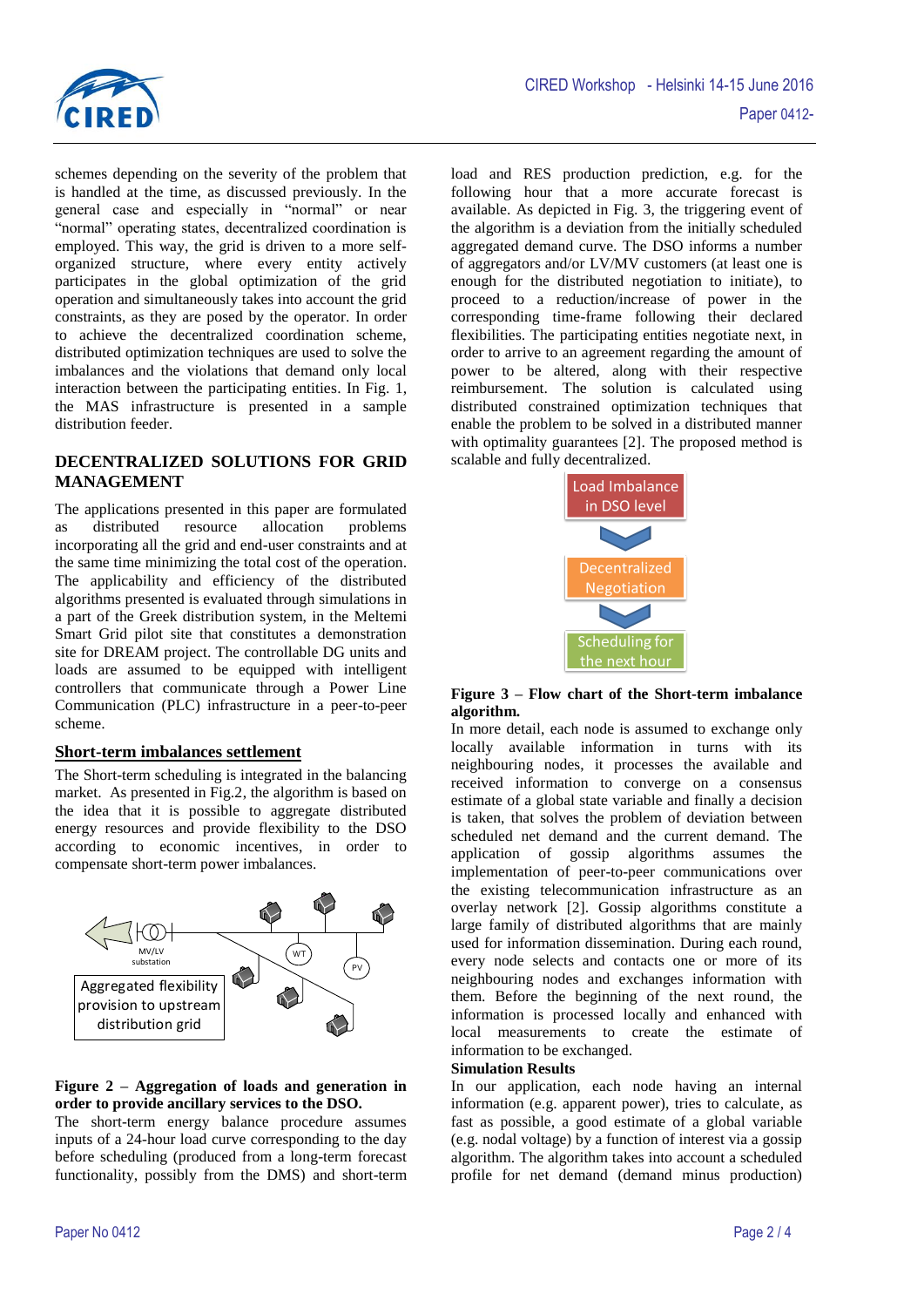

within a grid section for a few hours ahead. For every hour, each node participates in gossiping to calculate the total demand and total production from DGs within this grid section. Thus, the aggregated net demand is known to every node along with the information on possible deviation. If there is an excess in DER generation, each prosumer decides on its own to provide production curtailment for the next few hours to alleviate the deviation. The curtailment is proportional to the generated power. If there is an excess in consumption, each prosumer with demand decides to participate in a bidding round by transmitting to its peers its internal price for the demand curtailment, based on its only locally known utility function. The gossiping function contains a subset of other procedures and needs a set of rounds to converge to the desired values. In the following figure, the deviations and their solution are illustrated. There is a deviation between 10.00 and 14.00 (excess in consumption) and between 18.00 and 21.00 (excess in production).



**Figure 4 - Inputs and results of the sort-term scheduling algorithm.**

For example, at 10.00 am there is the first deviation, which is addressed as a production excess deviation. Every node of the grid participates in the gossiping to determine the problem and the deviation that should be allocated among the generating prosumers.

## **Decentralized Voltage control**

Voltage control is handled in the same way by appropriately adjusting the active power of the controllable entities. This function is performed in an economically efficient way, since all participating prosumers are assumed to be reimbursed for their contribution to solve the problem of the grid. The developed algorithm allocates the amounts of active power to be altered per participating entity. The basic gossip algorithm for calculation of summation includes local exchange of information between neighbouring nodes of the grid, which elaborate the received information in an appropriate manner before sending it again in the next gossip round to their neighbours. The convergence into a global variable is ensured and accelerated by the appropriate selection of the weights' matrix [2]. The algorithm utilizes a gossiping method, in order to calculate in a distributed manner all the

necessary information and moreover to communicate parameters and decisions to all participating nodes. The basic gossip algorithm has been used to calculate periodically the nodal voltage as an aggregate of the active and reactive power injections of the neighbouring nodes, by using the following linearized power flow equation:

$$
V_i = V_{feeder} - \sum_{j=1}^{n} z_{ij} \cdot \frac{s_j^*}{(v_j^{t_0})^*},
$$

where  $S_j$  is the apparent power injection in node *j*. The following procedure is performed by each node that participates in negotiation periodically and is triggered in cases of voltage violation detection.

- Each node calculates periodically  $V_i$  using as an update function within gossiping the linearized power flow equation.
- If  $V_i$  of some node is found to be out of limits, each node calculates  $(V_i - V_{limit})$  and  $max(\Delta V)$ is calculated through gossiping.
- The active power injection sensitivity factors corresponding to the common path are then used, so as every node having a common path with the one having the  $max(\Delta V)$  (let it be the node *j*) calculates the appropriate curtailment as  $\Delta P_i = \max(\Delta V) \cdot z_{ij}^{-1}$ .
- $max(\Delta P)$  is calculated through gossiping.
- The node with the  $max(\Delta P)$  curtails the excess P, without violating its internal restrictions  $(P - \Delta P > P_{min}).$
- If the voltage problem is not solved the algorithm iterates through the previous steps until the voltage of all nodes lies within limits.

#### **Simulation Results**

The algorithm is simulated in the Meltemi test distribution network. The loads and the DERs are appropriately modified in order to technically cause voltage problems. The algorithm is triggered and all participating nodes that have detected the problem negotiate, in order to calculate the active power curtailment. The threshold for voltage violation is assumed lower than the normal limits defined in EN50160. This way, a preventive control scheme is applied, so that nodal voltages are maintained into a



**Figure 5 - Convergence of the gossiping algorithm for Voltage Control**